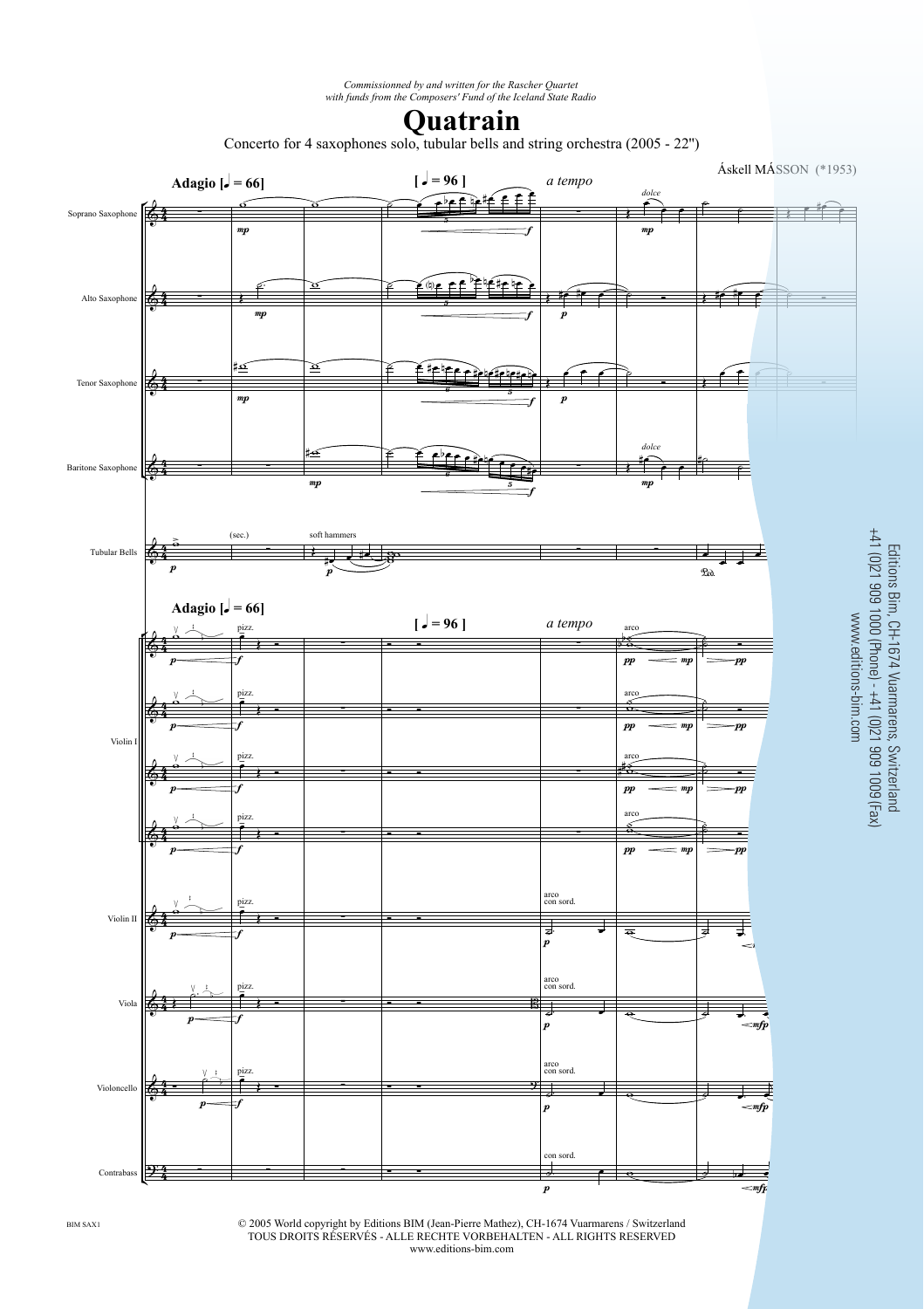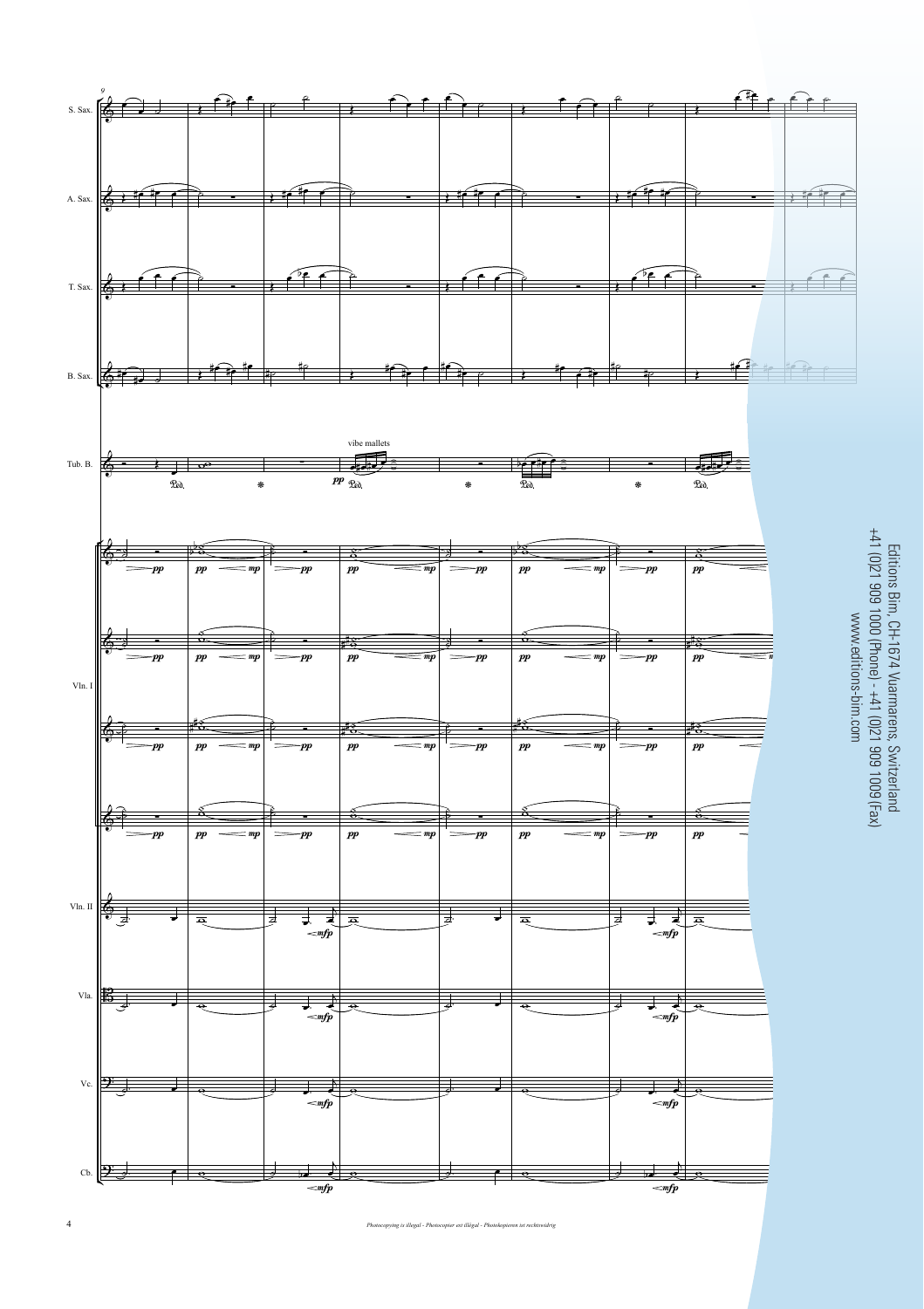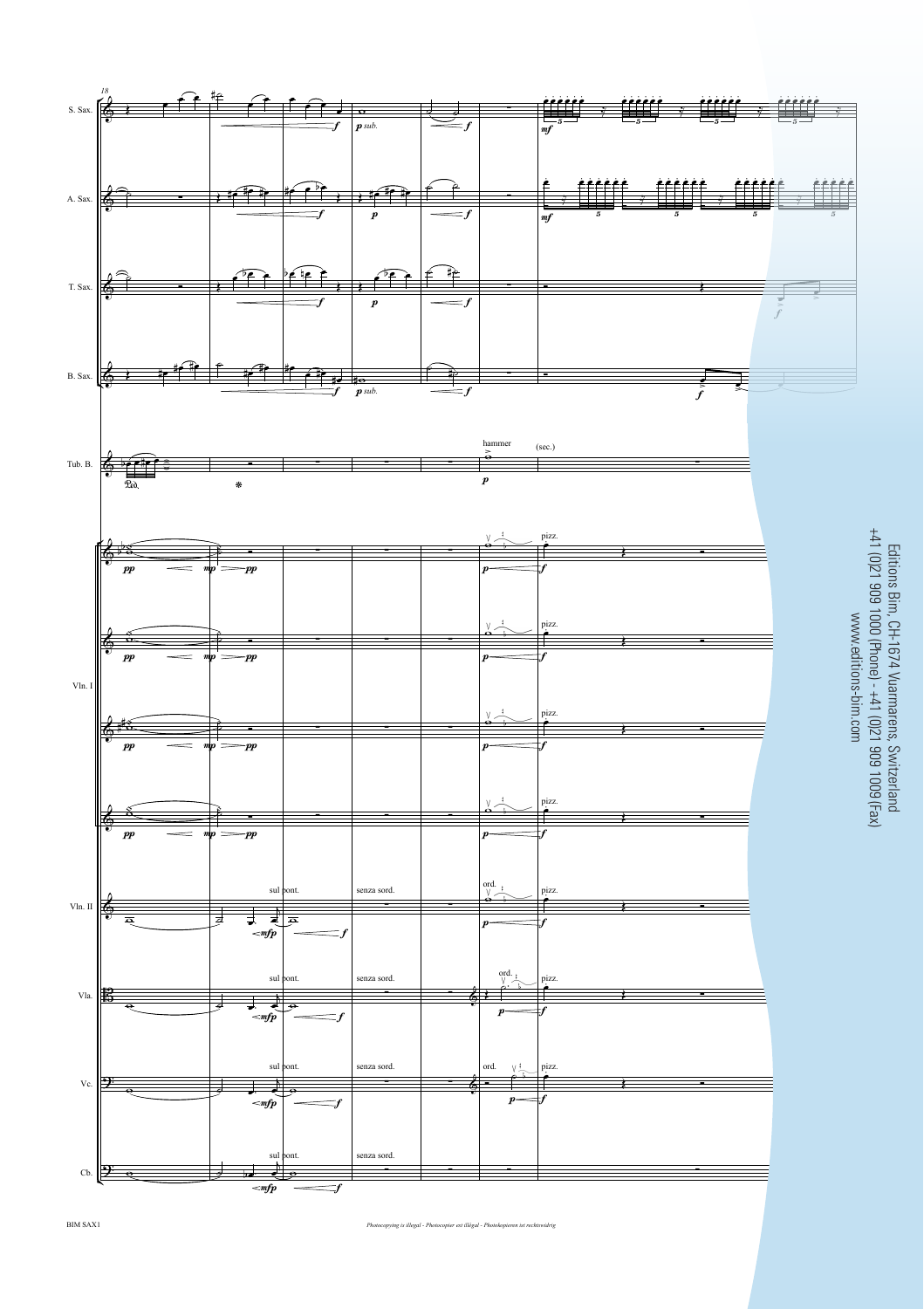



www.editions-bim.com ļ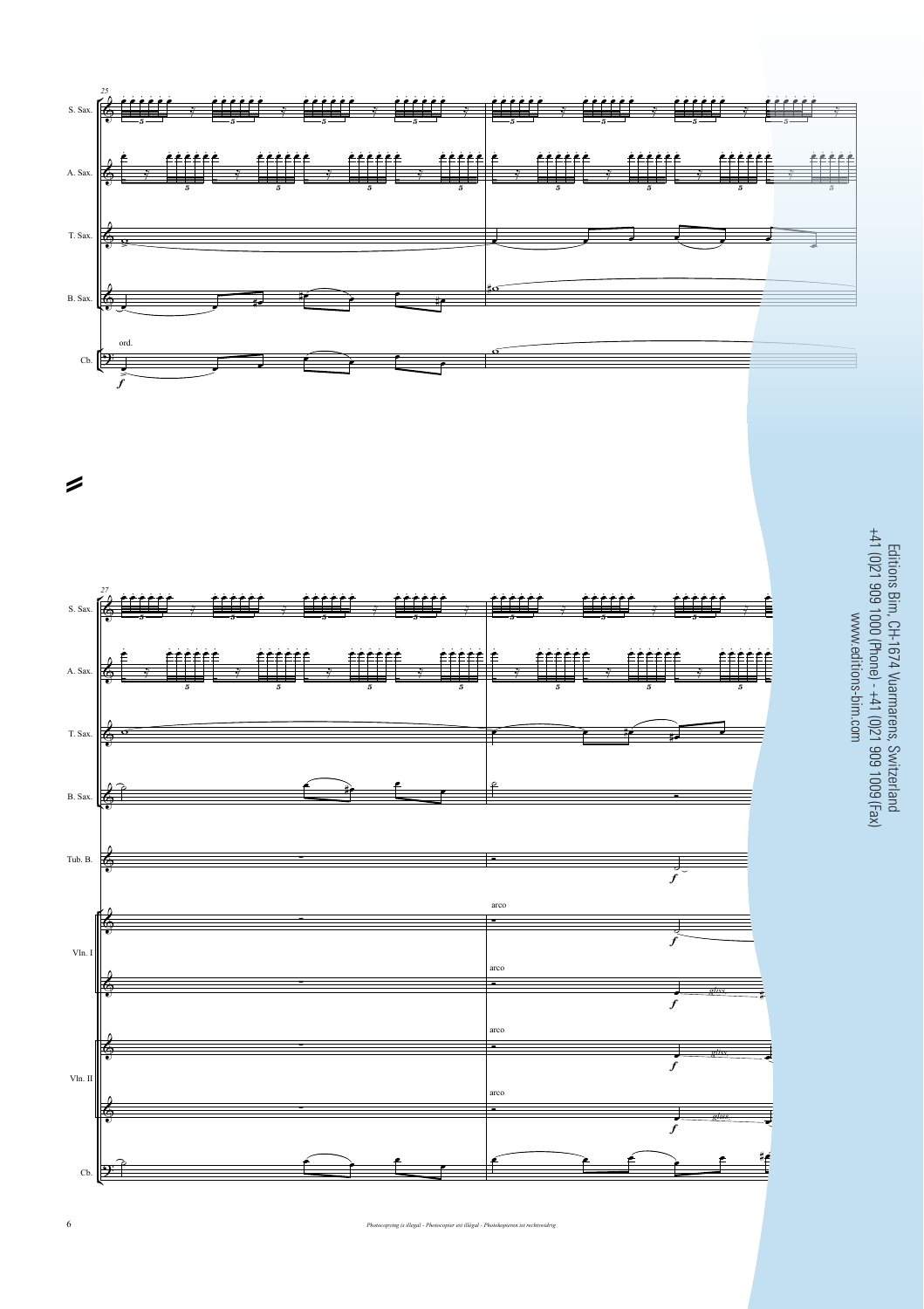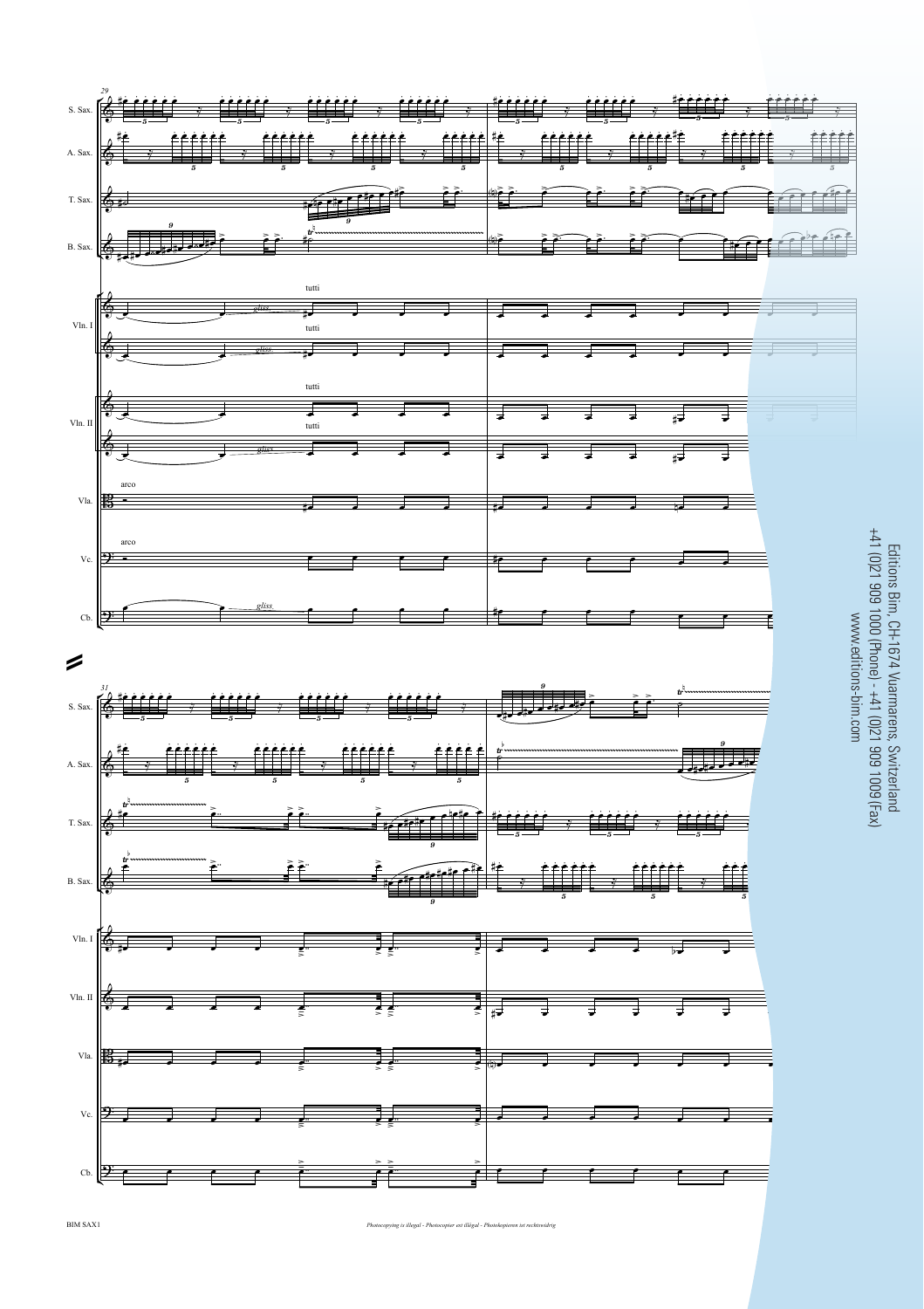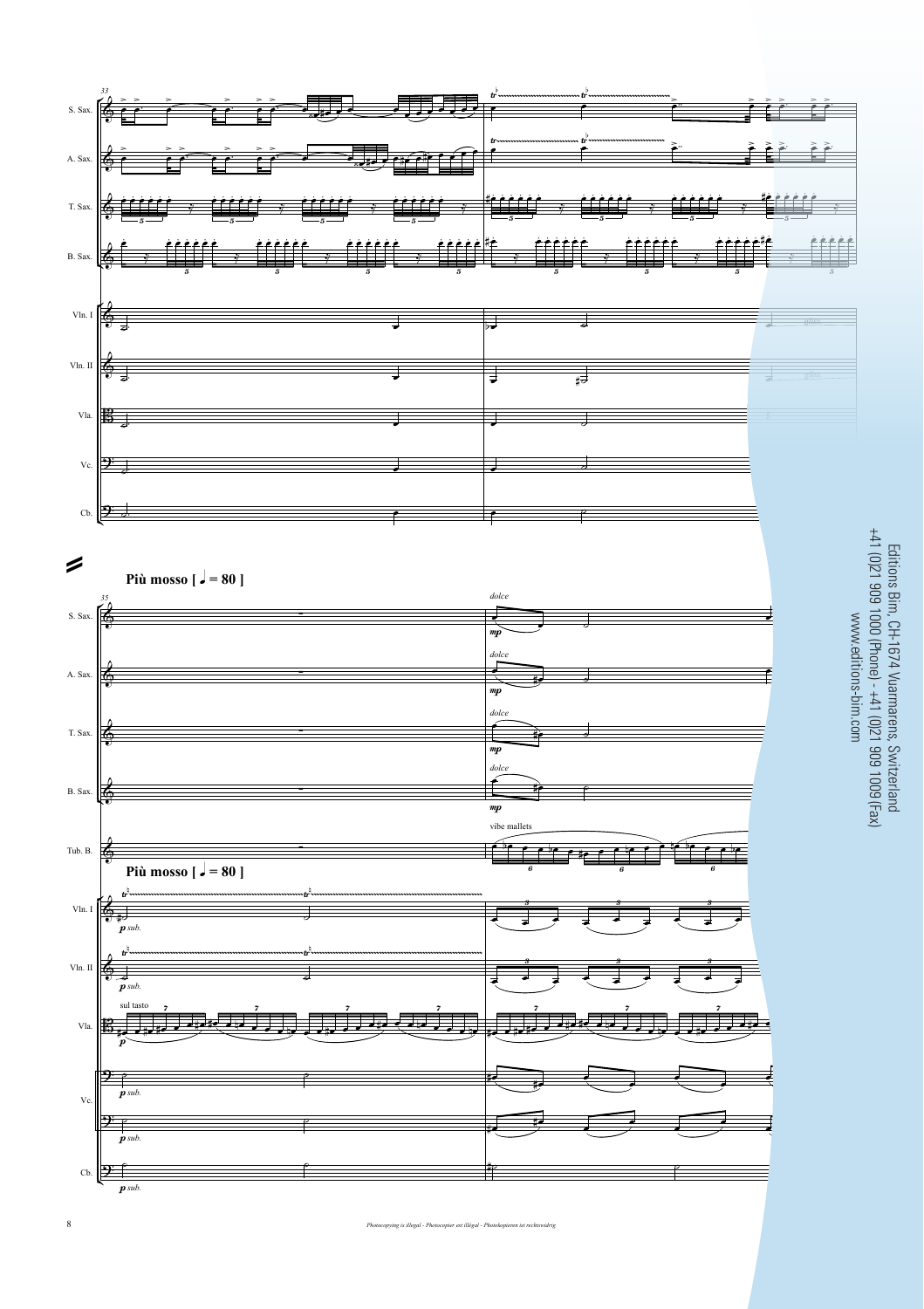